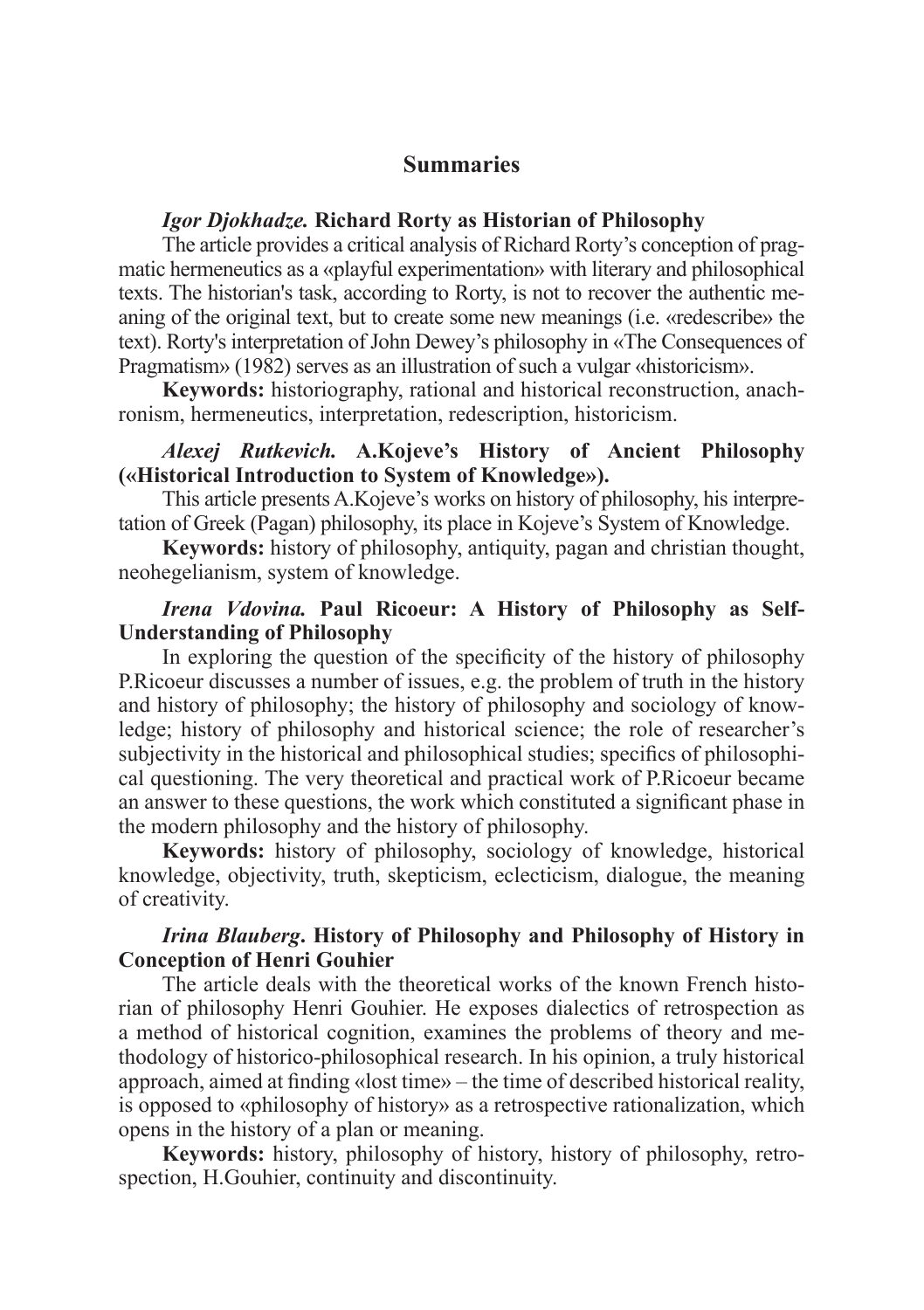#### *Yulia Rossius.* **On Betti' s theory of interpretation**

This is an introduction to the first Russian translation of a chapter from Emilio Betti's General Theory of Interpretation («La teoria generale della interpretazione») dealing with the analysis of historical interpretation. The paper elucidates the main concepts and principles of Betti's hermeneutics and exposes the circumstances under which his «general theory» was developed and created.

**Keywords:** hermeneutics, interpretation, methodology, representative form, Betti, Gadamer.

#### *Emilio Betti.* **Historical Interpretation**

This is a Russian translation of the chapter on historical interpretation from Emilio Betti's «General Theory of Interpretation». The main distinctive feature of this particular kind of interpretation is, according to Betti, its 'discerning' character, its goal being the recognition of thoughts and ideas contained in the so-called representative sources as relative to a given period in history. The problem which the interpreter has to deal with in this case is the discrepancy between thought and its representation in oral or written discourse. The specific criteria of historical interpretation also receive from Betti a detailed treatment, as well as the application of the canons of hermeneutics to interpretative activity.

**Keywords:** hermeneutics, interpretation, representative form, historical question, Betti.

#### *Elena Karpenko***. Invention of «the Myself»: Destructive Extraction from Metaphysics' Archives**

This article aims to introduce and to represent the recent work of French historian of philosophy, Jean-Luc Marion' disciple Vincent Carraud «The invention of the myself» (L'invention du moi, 2010). The review of principle thesis based on the textological research and on the original interpretation of «common place» of modern metaphysics are given. The difficulties of original texts translations and the sense distortions are analyzed.

**Keywords:** ego, the self (le soi), Dasein, the myself (le moi), soul (ani ma), substance, Descartes, Pascal, metaphysics.

#### *Vincent Carraud***. The First Myself (le moi): Pascal**

The recent book of Vincent Carraud (1957) «L'invention du moi» (2010) represents the history of the concept «le moi» («the myself»), antecedent of any subject's, consciousness and self' modern philosophy theories. The first lecture analyses the language invention of Pascal – le moi: that is the substantivation of first personal pronoun, which comes from Cartesian expression ego ille. Carraud argues, the Pascal's goal is «disqualification» of Cartesian metaphysics, other words «disqualification» of the thesis «ego autem substantia».

**Keywords:** concept «le moi», substantivation, substance, quality, Pascal, metaphysics.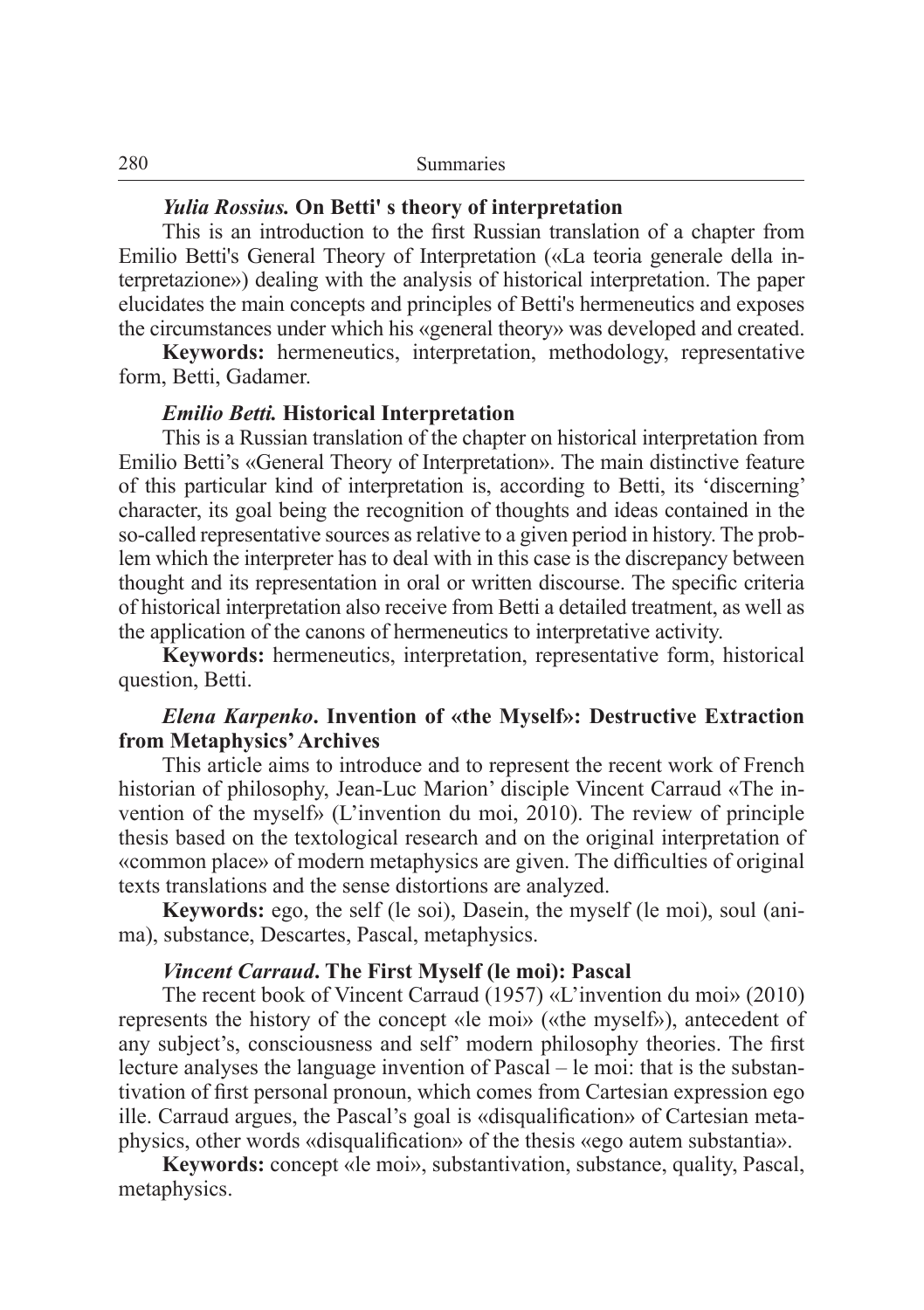## *Kirill Chepurin***. Human Soul, its Intensity and Fate: an Introduction to Hegel's Anthropology**

This paper provides an introduction to Hegel's anthropology, his doctrine of the human soul and the first part of his philosophy of subjective spirit, through an analysis of three key anthropological notions in Hegel: the spiritual Bestimmung of a human soul, the soul's intensity, and its fate, Schicksal. Together, they elucidate anthropology's relation to Hegel's philosophy of spirit as a whole as well as to his philosophy of nature.

**Keywords:** Hegel, anthropology, soul, intensity, fate, individual, death, animal, spirit.

# *Tatiana Glebova***. Body, Mind, Personality. Lain Entralgo's Anthropology**

The subject of this paper is the anthropological conception of Spanish philosopher Pedro Lain Entralgo. Based on the ideas of Zubiri his work aims to create the cosmological, evolutionary and dynamic anthropology. After a short biography of the philosopher the paper analyses the sources of his theory (Zubiri, Ortega-y-Gasset, Scheler, Weizsacker etc). Then the concepts of body, mind and personality are studied, paying special attention to one of the latest Lain Entralgo's anthropological works «Idea del hombre».

**Keywords:** philosophical anthropology, Spanish philosophy, body, mind, personality.

## *Pedro Lain Entralgo.* **Zubirian Radicalization of Zubiri's Anthropology**

This paper is an abbreviated translation of two chapters of «Idea del hombre» by Pedro Lain Entralgo. The first chapter contains his vision of problems of creation and evolution. Lain criticizes existing concepts of spirit and matter and introduces concept of dynamism as the basis of his philosophical system. The second chapter is dedicated to the problem of consciousness, in particular to the analysis of symbolization as a specific human behavior.

**Keywords:** philosophical anthropology, matter, spirit, dynamism, cos mos, evolution, consciousness, symbol.

## *Vladimir Starovoitov.* **The Problem of I, Personality, Self in the Creative Work of Paul Ricoeur and in the Contemporary Psychological and Psychoanalytic Studies**

The article reveals the specific character of the notions of I, Self, personality in the creative work of Paul Ricoeur. It is shown that the entire successive way of personal development, considered by the French philosopher, was based on the original assumption of the mature I, the presence of which very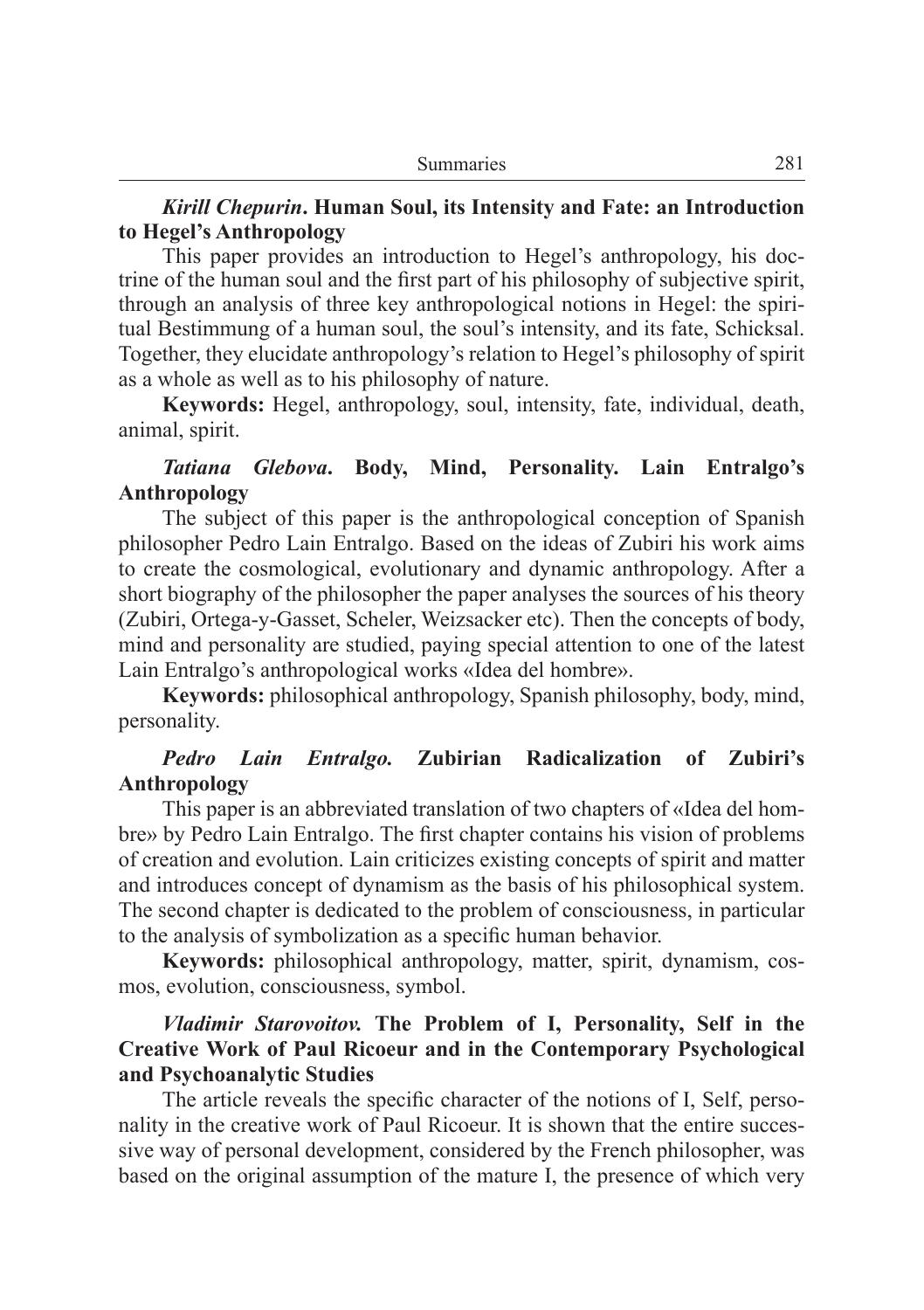often is very problematic. It is stated, that the concept of «capable man», developed by Paul Ricoeur, must be supplemented with the research of capabilities of rebirth and regrowth of I.

**Keywords:** I, personality, self, capable man, narrative identity.

# *Igor Mikhaylov***. Husserl's Early Philosophical Program. Metaphysics, Theory of Cognition**

The mature form of Husserl's philosophy, commonly referred to as «transcendental phenomenology» has very soon became a way of approaching philosophical problems, hardly compatible with other influential philosophical movements of the 20-th сentury. While the «contextualization» of Husserl's phenomenology is frequently attempted through the idea of «rigorous science» or the «theory of meaning», the article presents an other way of showing the unity of Husser's intentions with contemporary philosophy. Metaphysics is taken as model that gives the early Husserl both an idea of philosophy, its nature and scope and the structure of his further systematic investigations in logics and theory of cognition.

**Keywords:** Husserl, phenomenology, metaphysics, logics, science, epistemology.

## *Monique Castillo.* **To a Question on Ethical Liaison of Wisdom and a Science**

In article the historical developed sights at a parity of knowledge, a science, ethics and wisdom are analyzed. The author makes the conclusion about danger of absolutization of a role of a science and technics in performance of practical tasks and necessity of a philosophical and ethical estimation of means of the decision of actual problems of mankind.

**Keywords:** communication, science, etics, wisdom, values.

## *Yulia Gorbatova.* **A.Plantinga and his Modal Version of Ontological Argument**

The main aim of this article is to reconstruct some concepts and aspects of Plantinga's modal ontological argument. The author argues Plantinga's proof not to be logically complete until the clarification of those concepts and aspects is provided. The author also seek to show that Plantinga's ontological argument cannot be regarded as logically impeccable and requires serious improvement even after a detailed reconstruction.

**Keywords:** ontological argument, modality, S5, Alvin Plantinga, proof.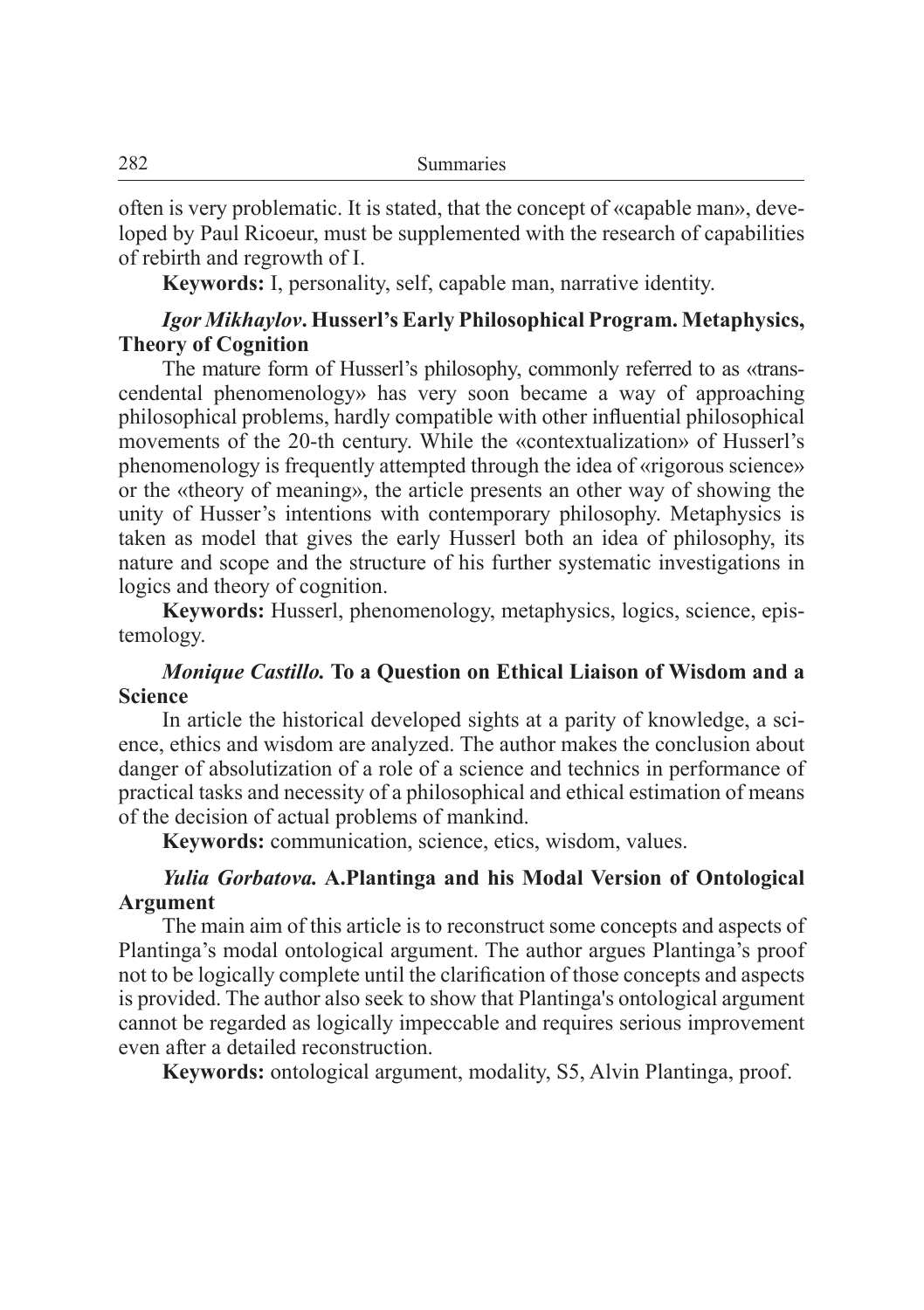# **Авторы выпуска**

**Джохадзе Игорь Давидович** – кандидат философских наук, старший научный сотрудник Института философии РАН (adorno2010@yandex.ru)

**Руткевич Алексей Михайлович** – доктор философских наук, профессор, декан факультета философии Национального исследовательского университета «Высшая школа экономики» (НИУ ВШЭ), заведующий сектором Института философии РАН (arutkevich@hse.ru)

**Вдовина Ирена Сергеевна** – доктор философских наук, главный научный сотрудник Института философии РАН

**Блауберг Ирина Игоревна** – доктор философских наук, ведущий научный сотрудник Института философии РАН (ir\_blauberg@land.ru)

**Россиус Юлия Геннадиевна** – младший научный сотрудник Института философии РАН (jrossius@yandex.ru)

**Карпенко Елена Константиновна** – кандидат философских наук, доцент факультета философии НИУ ВШЭ (elekarpen@yandex.ru)

**Карро Венсан** – профессор философии университета г. Кан (Франция)

**Чепурин Кирилл Валериевич** – преподаватель факультета философии НИУ ВШЭ (kirill.chepurin@gmail.com)

**Глебова Татьяна Олеговна** – аспирантка кафедры истории философии НИУ ВШЭ (glebova.tatiana@gmail.com)

**Старовойтов Владимир Васильевич** – кандидат философских наук, старший научный сотрудник Института философии РАН

**Михайлов Игорь Анатольевич** – кандидат философских наук, старший научный сотрудник Института философии РАН (phaenomen@rambler.ru)

**Кастийо Моник** – профессор отделения философии, руководитель программы «Этика, право, политика» Университета Париж-Кретей

**Горбатова Юлия Валерьевна** – старший преподаватель факультета философии НИУ–ВШЭ (logic-fs@ya.ru)

**Баллаев Андрей Борисович** – кандидат философских наук, старший научный сотрудник Института философии РАН

**Носов Дмитрий Михайлович** – кандидат философских наук, доцент, зам. декана факультета философии НИУ ВШЭ (dnossov@hse.ru)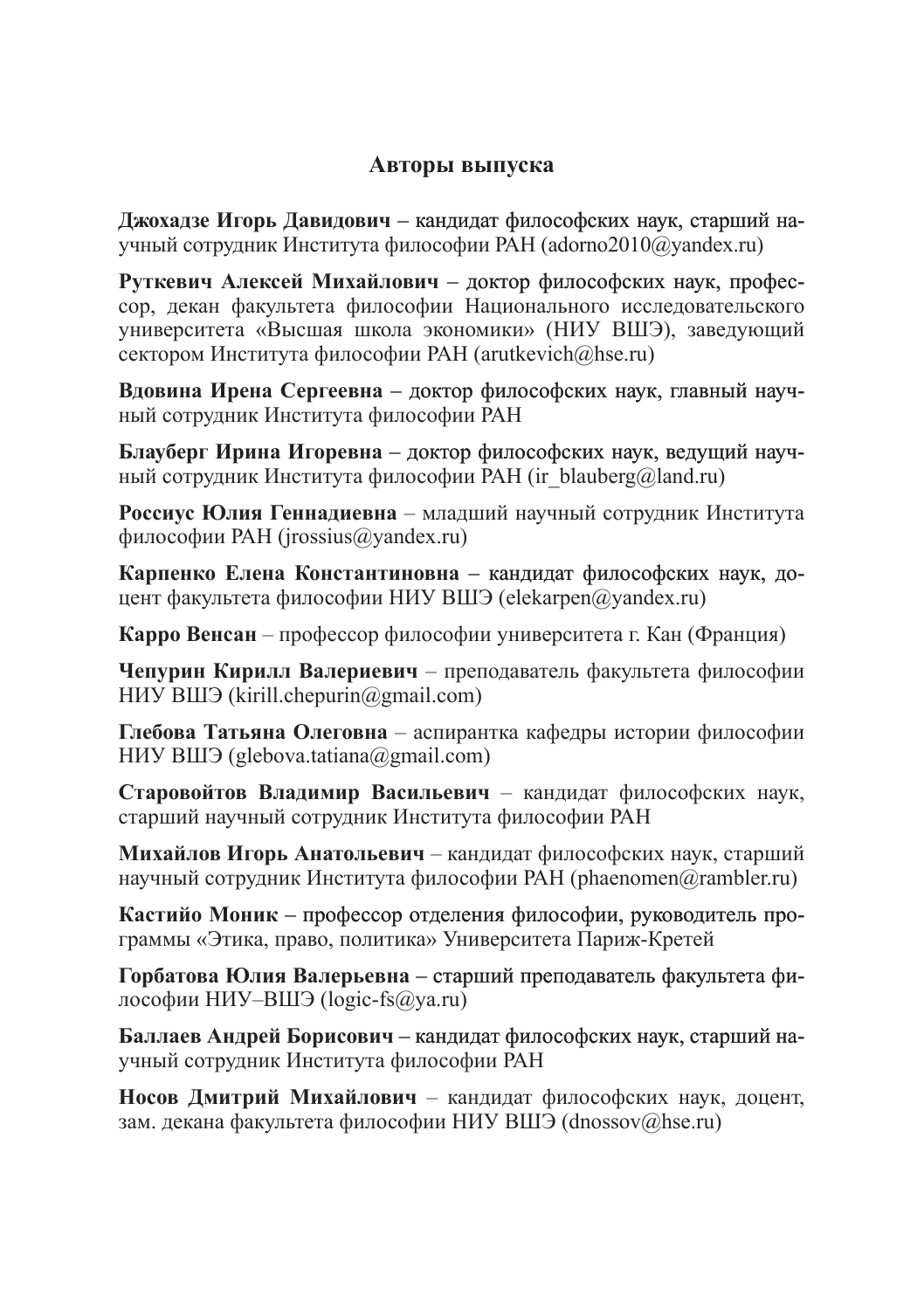## **К СВЕДЕНИЮ АВТОРОВ**

1. Журнал «История философии» – ежегодное специализированное издание Института философии РАН, публикующее статьи историкофилософского характера, переводы так называемой философской классики, рецензии на книги историко-философской значимости, недавно вышедшие из печати.

2. К публикации **не принимаются** разделы диссертаций, тексты учебно-образовательного и научно-популярного характера, а также тезисы различного рода докладов.

3. **Передавая в редакцию рукопись своей работы, автор принимает на себя обязательство не публиковать ее ни полностью, ни частично в каком бы то ни было ином издании без согласования с редакцией журнала.**

4. Объем рукописей не должен превышать 1 п.л. (40 тыс. знаков с пробелами, учитывая сноски). Превышение объема может служить основанием для отказа в публикации.

5. Помимо текста рукописи публикационный материал должен содержать следующие сведения:

а) 2 аннотации (не более 4-х –5-ти предложений) на русском и английском языках;

б) ключевые слова (не более 10) на русском и английском языках;

- в) пристатейный библиографический список;
- г) сведения об авторе, содержащие:
- фамилию, имя и отчество автора полностью на русском и английском языках;
- ученую степень автора;
- ученое звание;
- основное место работы, учебы или соискательства (полное, официальное название учреждения без аббревиатур);
- должность автора по месту работы (если он дополнительно является аспирантом, докторантом или соискателем);
- адрес электронной почты;
- номера телефонов для связи с редакцией (с указанием кодов);
- почтовый адрес с индексом.

6. Редколлегия оставляет за собой право на редактирование материалов, согласовывая окончательный вариант с автором.

7. Решение о публикации принимается в течение 2 месяцев со дня регистрации рукописи в редакции; за этот срок рукопись рассматривается в редакции и в случае положительного решения проходит рецензирование у независимого эксперта. В случае отказа в публикации автору дается мотивированный ответ. Рукописи почтой не возвращаются.